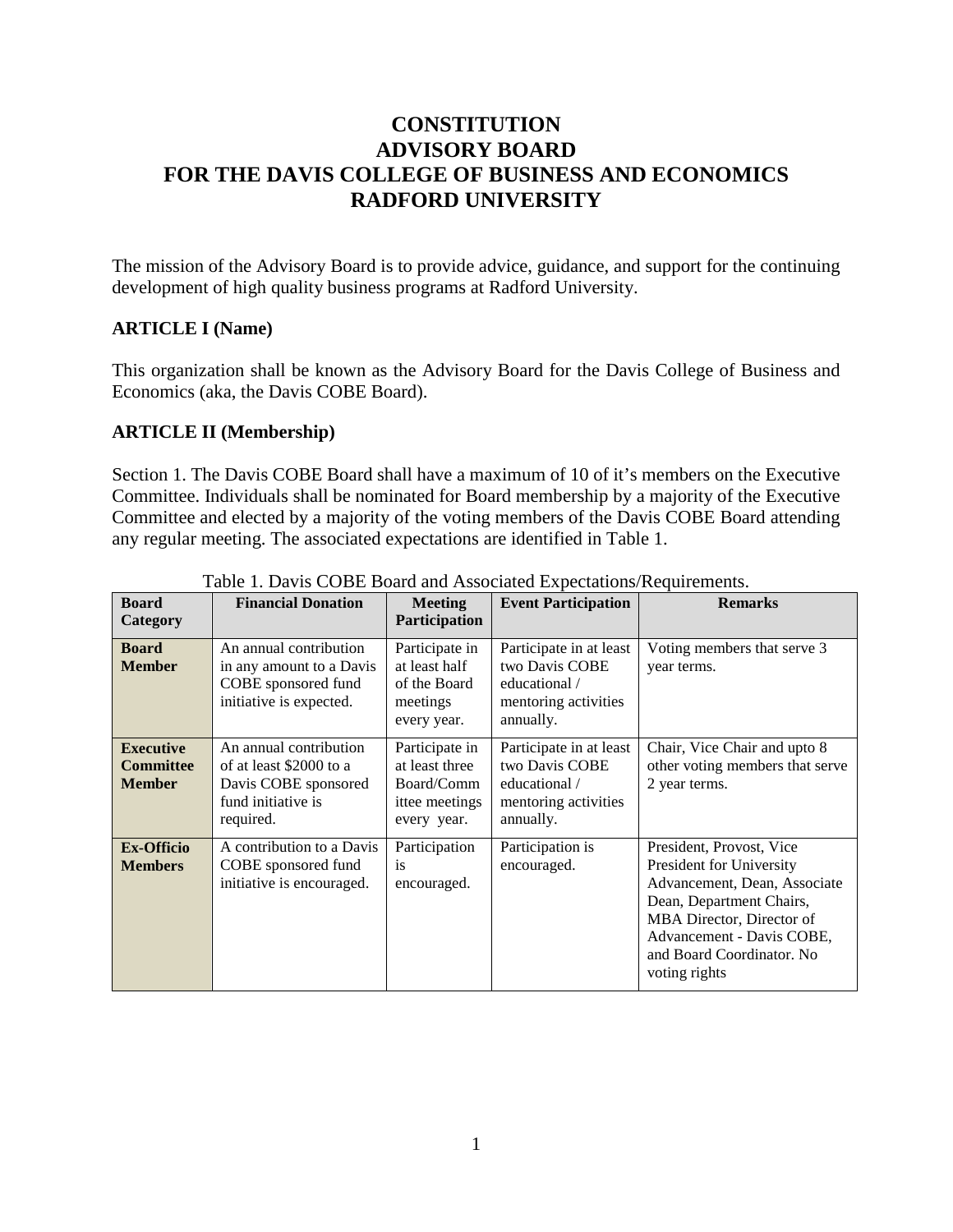## **ARTICLE III (Purpose)**

Section 1. The general purpose of the Davis COBE Board is to provide advice, guidance, and support for the continuing development of high quality business programs at Radford University. The Board's role is advisory to the Dean and faculty in promoting leadership in business.

Section 2. It is anticipated that the Davis COBE Board will assist in promoting the professional image of and good relations for the Davis COBE with the larger business community. More specifically, the Board shall assist the College by:

a. Providing advice and counsel to the Dean and faculty on all pertinent matters that affect the college, internal as well as external, to best relate the college and its programs to the changing needs of the business community.

b. Supplementing the existing career counseling and placement services to increase the availability of job opportunities to undergraduate and graduate business majors, including communication between business people and students to acquaint students with challenges and opportunities.

c. Providing the faculty opportunities for meaningful business engagements, short-term employment in responsible positions, and other relationships and programs with the business community, including providing research support for faculty members by assisting in gaining access to or by creating databases and, if appropriate, providing research grants.

d. Sharing the special insight and expertise of business executives through classroom presentation or other meeting situations, executive-in-residence programs, executive to student counseling and faculty consultation.

e. Assisting the College in acquiring the resources necessary to continue its development as a leader in the education of business majors by taking an active role in private fund-raising activities.

## **ARTICLE IV (Officers)**

Section I. The Chair and the Vice Chair of the Board shall be elected by the voting members upon the recommendation of the Executive Committee. These officers may not serve more than two consecutive one year terms.

Section 2. The Chair shall preside over all meetings of the Davis COBE Board, shall have and exercise general control and supervision over the affairs of the Board, shall see that all orders and resolutions of the Board are carried into effect, shall be a member of all committees of the Board with voting privileges, and shall perform other duties and exercise other powers as may be assigned to him or her by the Board. The Chair shall chair meetings of the Board and Executive Committee and work with the Dean in formulating the agenda.

Section 3. The Vice Chair shall serve in absence of the Chair.

Section 4. The Dean of the Davis COBE shall appoint the Board Coordinator.